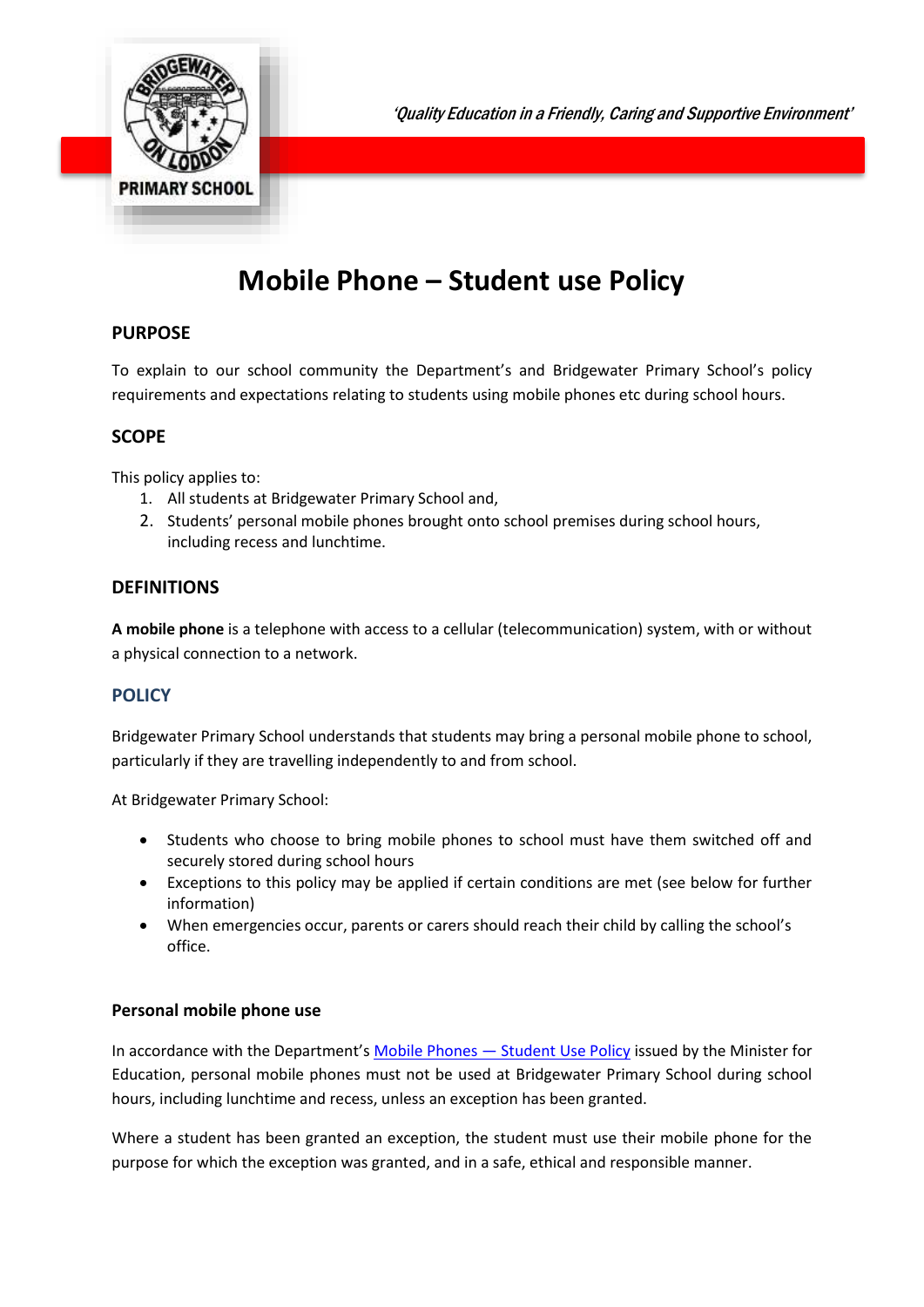#### **Secure storage**

Mobile phones owned by students at Bridgewater Primary School are considered valuable items and are brought to school at the owner's (student's or parent/carer's) risk. Students are encouraged not to bring a mobile phone to school unless there is a compelling reason to do so. Please note that Bridgewater Primary School does not have accident insurance for accidental property damage or theft. Students and their parents/carers are encouraged to obtain appropriate insurance for valuable items. Refer to the Department's [Claims for Property Damage and Medical Expenses](https://www2.education.vic.gov.au/pal/claims-property-damage-and-medical-expenses/policy) policy.

Where students bring a mobile phone to school, Bridgewater Primary School will provide secure storage. Secure storage is storage that cannot be readily accessed by those without permission to do so. At Bridgewater Primary School students are required to hand their phones into the school administration office to be placed in a lockable cupboard.

## **Enforcement**

Students who use their personal mobile phones inappropriately at Bridgewater Primary School may be issued with consequences consistent with our school's existing student engagement polices e.g. Student Wellbeing, Engagement and Inclusion Policy

At Bridgewater Primary School inappropriate use of mobile phones is **any use during school hours**, unless an exception has been granted, and particularly use of a mobile phone:

- in any way that disrupts the learning of others
- to send inappropriate, harassing or threatening messages or phone calls
- to engage in inappropriate social media use including cyber bullying
- to capture video or images of people, including students, teachers and members of the school community without their permission
- to capture video or images in the school toilets, changing rooms, swimming pools and gyms
- during exams and assessments

#### **Exceptions**

Exceptions to the policy:

- may be applied during school hours if certain conditions are met, specifically,
	- o Health and wellbeing-related exceptions; and
	- o Exceptions related to managing risk when students are offsite.
- can be granted by the principal, or by the teacher for that class, in accordance with the Department's Mobile Phones — [Student Use Policy.](https://www2.education.vic.gov.au/pal/students-using-mobile-phones/policy)

The three categories of exceptions allowed under the Department's [Mobile Phones](https://www2.education.vic.gov.au/pal/students-using-mobile-phones/policy) — Student Use [Policy](https://www2.education.vic.gov.au/pal/students-using-mobile-phones/policy) are:

#### *1. Learning-related exceptions*

| <b>Specific exception</b>                                                                                                          | <b>Documentation</b>                                          |
|------------------------------------------------------------------------------------------------------------------------------------|---------------------------------------------------------------|
| For specific learning activities (class-based<br>exception)                                                                        | Unit of work, learning sequence                               |
| For students for whom a reasonable adjustment to<br>a learning program is needed because of a disability<br>or learning difficulty | Individual Learning Plan, Individual<br><b>Education Plan</b> |